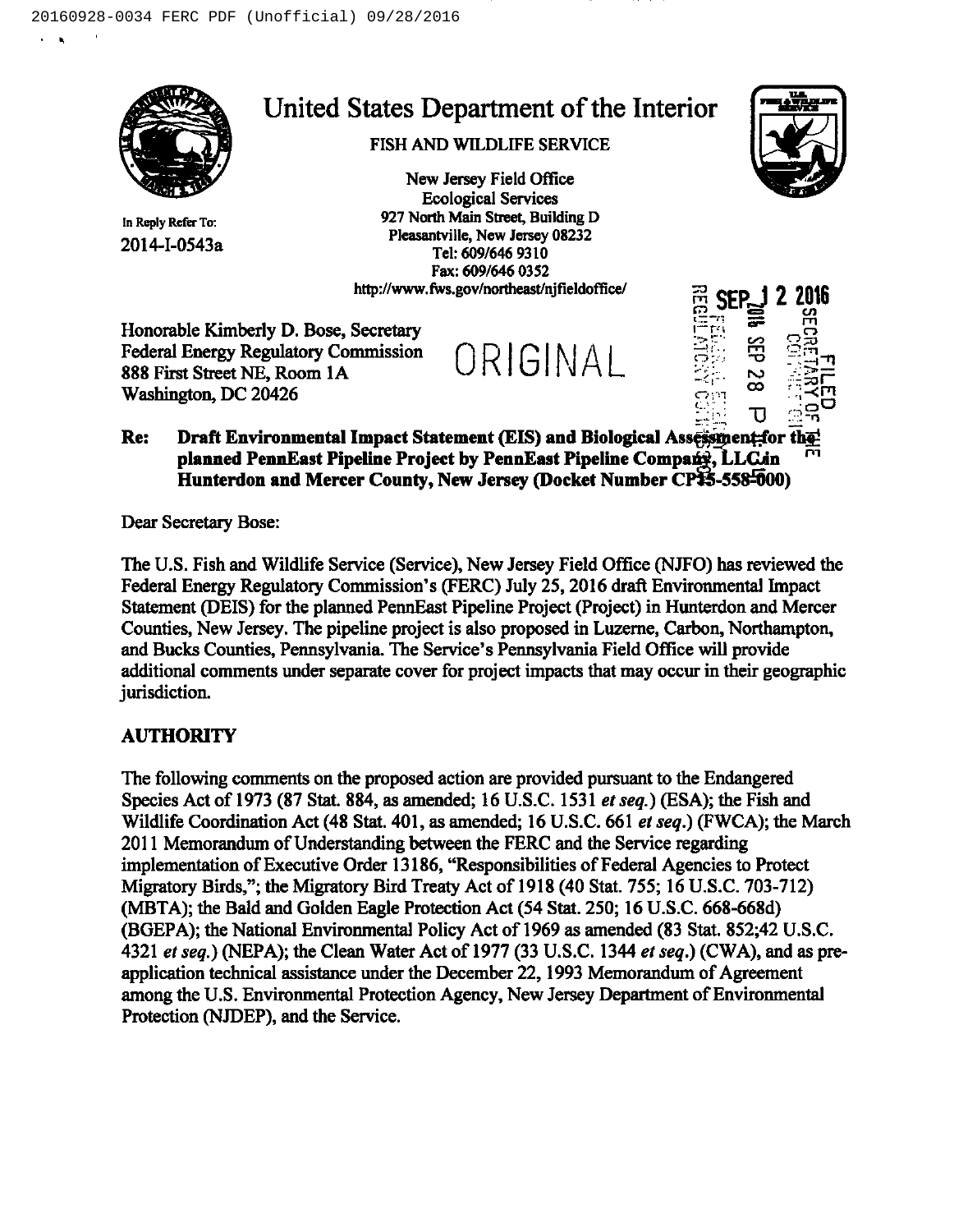#### FEDERALLY LISTED SPECIES

The DEIS has made a preliminary determination of potential adverse effects to federally listed species. The FERC is also requesting that the DEIS serve as a Biological Assessment (BA) for federally listed species. The FERC's preliminary determination is based on an assumption of both direct and indirect impacts on federally listed species as a result of the Project. Provided below are comments concerning federally listed species addressed in the DEIS and FERC's preliminary determination on potential adverse effects.

#### Bog Turtle

The federally listed (threatened) bog turtle (*Clemmys muhlenbergii*) may occur within the action area. Bog turtles inhabit emergent and scrub/shrub wetlands such as shallow spring-fed fens, sphagnum bogs, swamps, marshy meadows, and wet pastures. During the inactive season and active season bog turtles may also use forested wetlands.

In the DEIS, PennEast proposes to conduct Phase I habitat surveys and Phase 2 presence/absence surveys following Service guidelines. The Phase I habitat surveys will be completed in all delineated wetlands that are within 400 feet of the Project. If bog turtle habitat is identified, Phase 2 surveys will be completed to determine the presence or absence of bog turtles. To date, only 52 wetlands have been delineated within the action area in New Jersey. Of the 52 wetlands that have been delineated, only 26 have completed Phase I surveys. The DEIS also states that only 29 percent of wetland delineations are complete for the Project.

The DEIS summarizes potential effects to the bog turtles if bog turtles occurs within the action area and notes that a bog turtle plan will be developed with the Service. The activities described in the DEIS that may affect the bog turtle include direct injury or disturbance from humans and construction vehicles, alteration of wetland habitats, increase risk ofinvasive species, and fragmentation.

After reviewing the DEIS on potential impacts to the bog turtle the Service recommends completing Phase 1 habitat surveys in all wetlands that are within 400 feet of the Project. If bog turtle habitat is identified, Phase 2 and potentially Phase 3 surveys should be completed to document presence or absence. Before completing presence/absence surveys, a Phase I bog turtle habitat survey report should be submitted to the Service for review. After reviewing the Phase I habitat survey report the Service will determine the minimum level of effort for presence/absence bog turtle surveys. Depending on the survey results ofthe presence/absence surveys, the Service also recommends that PennEast prepare a bog turtle plan to avoid and minimize impacts to bog turtles and their habitat. The bog turtle plan should be developed in coordination with the Service after all surveys are completed. Additionally, a more thorough effects analysis on the bog turtle should be described in the FERC NEPA document after surveys are completed. The effects analysis should describe all activities that may affect the bog turtle and describe in detail all the conservation measures that will be implemented to protect the bog turtle.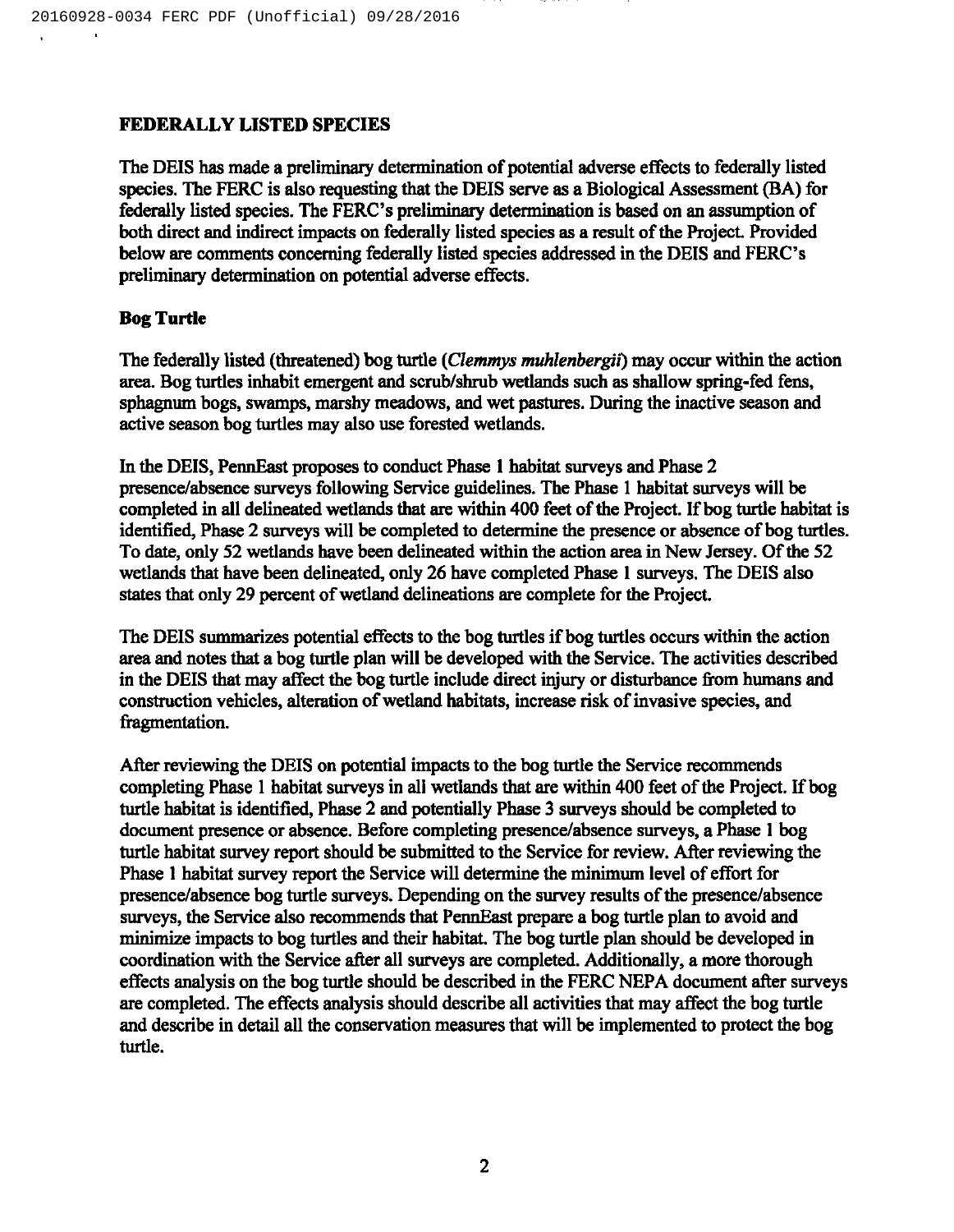#### Indiana Bat

The federally listed (endangered) Indiana bat (*Myotis sodalis*) may occur within the action area. The Project is within the summer range of the Indiana bat. Between April and September, Indiana bats inhabit floodplain, riparian, and upland forests, roosting under loose tree bark during the day, and foraging for flying insects in and around the tree canopy at night. Prior to hibernation, Indiana bats engage in fall swarming activity and may forage and roost within 10 miles from a hibernaculum. Indiana bats may forage and most within the action area during the spring, summer, and fall (April <sup>1</sup> to September 30).

The DEIS briefly describes a mist net survey that was completed in August 2015. The mist net survey was completed in portions of the action area. No Indiana bats were captured. The DEIS also states that 16 sites in New Jersey could not be surveyed due to lack of property access.

Impacts described in the DEIS that may impact the Indiana bat include the death or injury of bats by tree clearing activities and roost abandonment resulting in the decrease in reproduction and survival.

After reviewing the DEIS on the Indiana bat, the Service notes that results from the 2015 summer bat surveys are missing and incomplete. For example, there is no description of the total number of species captured, nor does the DEIS describe the sex, age, or reproductive condition of individual bats that were captured in 2015. The description of mist netting efforts also does not describe radio-telemetry, emergence surveys, or foraging telemetry results. The Service also notes that the DEIS is inconsistent with the survey efforts described in an October 7, 2015 letter from the applicants agent, URS Corporation, and a corresponding survey report by Wildlife Specialists, LLC. URS Corporation notes that 18 out of 55 mist net sites still need to be conducted. The DEIS says that 16 sites have not been surveyed due to lack of property access. Additionally, the Service finds that some of the 2015 mist net surveys were conducted outside of the action area. The stated reason for conducting the surveys outside of the action area include lack of bat habitat, less than optimal netting opportunities, or lack of reasonable access from landowners. The Service requests FERC to describe how the 2015 surveys may have failed to document presence or absence of the Indiana bat, specifically in areas where surveys were conducted outside of the action area. Furthermore, the Service recommends that all summer surveys are completed prior to finalizing the FERC NEPA document. Results ofthe summer bat surveys should be submitted to the NJFO for review. Without survey information from these sites, the Service cannot assess or concur with the overall affects of the Project on the Indiana bat.

The DEIS identifies 27 abandoned mines or reclaimed mines near the Project. Abandoned mines and reclaimed mines may provide habitat for the Indiana bat. If abandoned mines or reclaimed mines occur within 0.25 mile from the Project, winter surveys should be completed to determine the presence or absence of Indiana bat.

In addition to the lack of detail described in the DEIS on previous summer bat surveys, the Service also notes that the description of potential impacts to the Indiana bat is also unclear and missing. The DEIS states that death or injury to Indiana bats may occur during tree clearing activities. However, the DEIS also states that PennEast will follow time-of-year restrictions on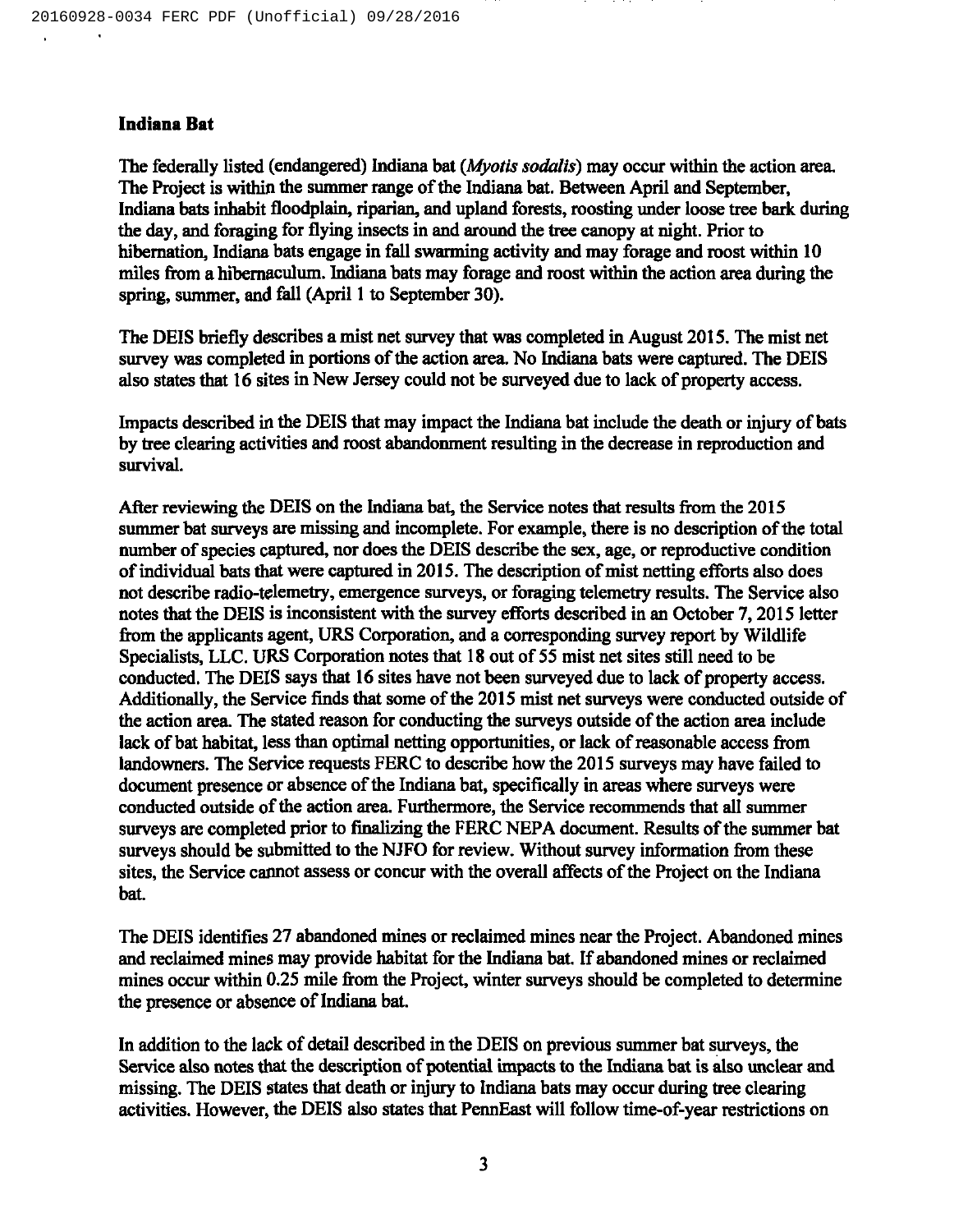tree clearing activities to pmtect both the Indiana bat and migratory birds. The Service recommends following Service recommended time-of-year restrictions on tree clearing activities to protect the Indiana bat and migratory birds. The appropriate time-of-year restrictions on tree clearing activities to protect both Indiana bats and migratory birds is March 15 to September 30 in New Jersey. The Service also notes that a detailed effects analysis on all activities of the Project that may affect the Indiana bat is missing. After completing presence/absence surveys, the FERC NEPA document should describe all activities that may affect the Indiana bat and describe in detail all the conservation measures that will be implemented to protect the Indiana bat.

#### Northern long-eared bat

The Project is within the summer range of the federally listed (threatened) northern long-eared bat (Myotis septentrionalis) (NLEB). Similar to the Indiana bat, NLEBs roost singly or in colonies underneath bark, in cavities, or in crevices of both live and dead trees. Maternity colonies generally consist of 30 to 60 females and young. Males and non-reproductive females may occur within the breeding and foraging range of maternity colonies, but some individuals are solitary in the summer and may roost in cooler places such as caves and mines. Roosting NLEBs have also been observed in man-made structures, such as buildings, barns, sheds, cabins, under eaves of buildings, and in bat houses.

A total of 20 NLEBs were captured during summer surveys in 2015. Similar to the Indiana bat, no specific details on the survey results are provided in the DEIS. The DEIS also does not describe the distance to a documented maternity colony identified near mile post (MP) 108, nor does the DEIS describe how a pipeline re-route was identified to provide an adequate buffer to protect the NLEB maternity colony. The maternity colony at MP 108 is also the only maternity colony that is described in the DEIS. Given the results from the 2015 summer survey, additional maternity colonies may occur within the action area of the Project. The Service requests FERC further describe the results of the 2015 summer survey in the EIS, and complete a detailed effects analysis on the proposed activities that may affect the NLEB. The Service also recommends completing all summer surveys to document the presence or absence of NLEBs in New Jersey and submit the survey results to the NJFO. If abandoned mines or reclaimed mines occur within 0.25 miles of the Project, winter surveys should also be completed. Without survey information from the Project the Service cannot assess or concur with the overall affects of the Project on the NLEB.

The Service understands that the Project may affect the NLEB. However, the Service is unaware if FERC plans to rely upon the findings ofthe Service's Section 7 Programmatic Biological Opinion for the NLEB 4(d) rule. The Service requests FERC to clarify with the Service if the Service's Biological Opinion for the NLEB 4(d) rule will be used.

#### Dwarf wedgemussel

The federally listed (endangered) dwarf wedgemussel (Alasmidonta hererodon) may occur within the action area. The dwarf wedgemussel occurs on muddy sand, sand, and gravel bottoms in creeks and rivers of various sizes. In parts of the range, dwarf wedgemussels also occur in clay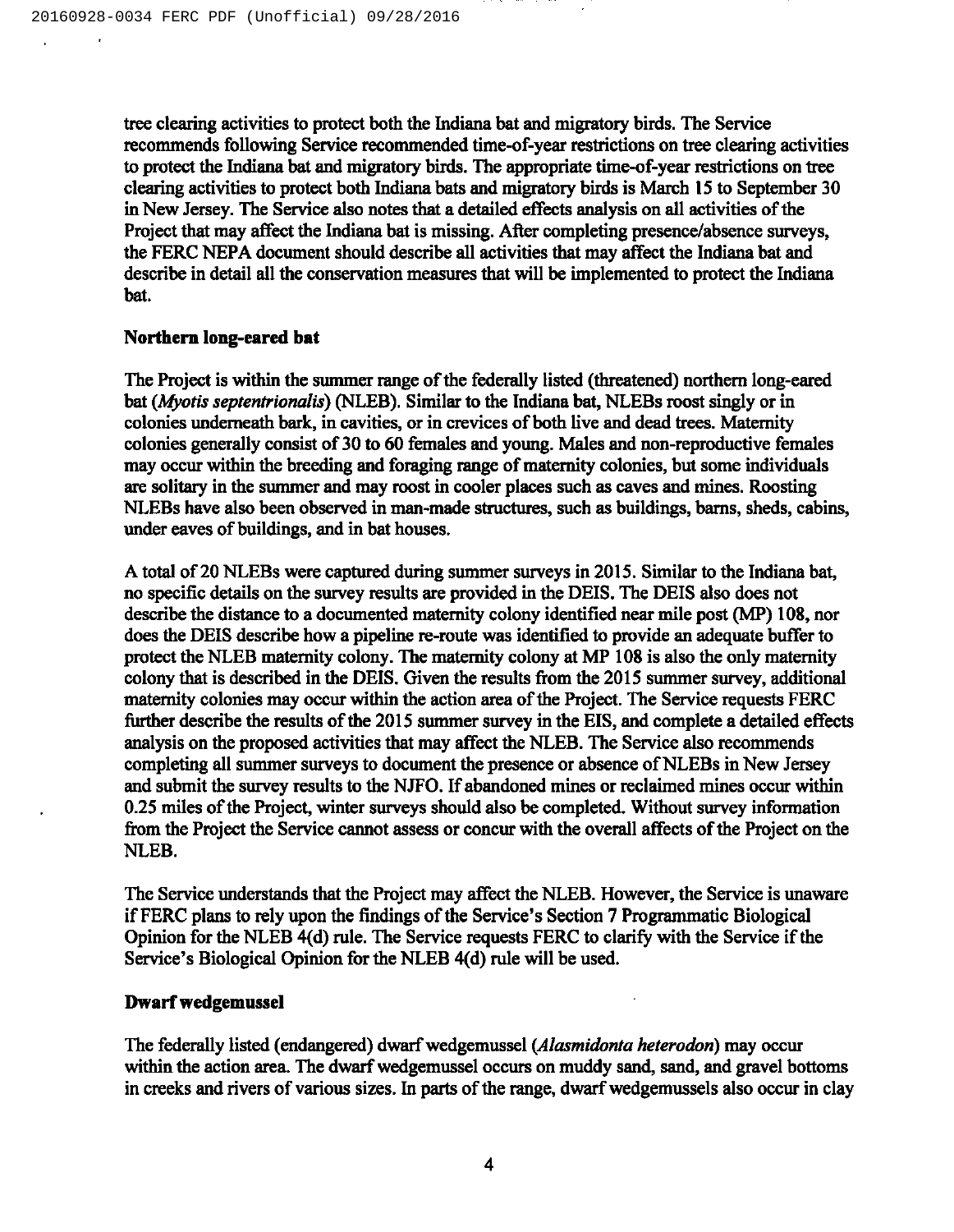banks and small riffle areas. This species requires areas with a slow to moderate current, little silt deposition, and well-oxygenated, unpolluted water.

The Project has the potential to result in adverse effects to the dwarf wedgemussel. However, the DEIS does not describe the extent of dwarf wedgemussel habitat within the Project. To adequately determine the impacts on dwarf wedgemussel the Service requests a habitat survey along all stream crossings in New Jersey. If dwarf wedgemussel habitat is documented, additional surveys should be completed to document presence or absence of dwarf wedgemussel. After completing all necessary surveys for the dwarf wedgemussel, the Service recommends describing all terminal activities that may affect the dwarf wedgemussel and describe in detail all the conservation measures that will be implemented to protect the dwarf wedgemussel.

#### Conclusion

In conclusion, upon reviewing the DEIS the Service finds inadequate survey data and information to concur with potential effects to federally listed species. Thus, the Service is unable to accept the DEIS as a BA to initiate formal consultation. Given a recent conference call with FERC on September 6, 2016, it appears the applicant may have to engage the judicial system via eminent domain to allow surveys to be completed within the action area. After surveys are completed and additional information on federally listed species is submitted to the Service, the Service will commence coordination with FERC on determining if formal consultation is necessary and determine, pursuant to the ESA, the affects of the Project on the above listed species.

#### ESA LISTING WORKPLAN

The Service has issued a National Listing Workplan for addressing ESA listings and critical habitat decisions for the next seven years. The workplan identifies the Service's schedule for addressing all 30 species currently on the ESA Candidate List and conducting 320 status reviews (also referred to as 12-month findings) for species that have been petitioned for federal protections under the ESA. For all the species that have been petitioned, the Service has issued a positive 90-day finding, which is the Service's determination that substantial information exists in the petition and our files indicating that listing may be warranted. For more information on the National Listing Workplan, please visit the following website:

https://www.fws.gov/endangered/improving esa/listing workplan prioritization methodology.h tml

The National Listing Workplan identifies several species that may occur in New Jersey and within the proposed pipeline. The Service recommends reviewing the National Listing Workplan for species that may occur within the proposed pipeline. Note that the status review for the Bicknell's thrush (Catharus bicknelli) is proposed in fiscal year 2017. Also, status reviews for the Brook floater (Alasmidonta varicosa) and yellow-banded bumble bee (Bombus terricola) is proposed in fiscal year 2018, and the status review for the Monarch butterfly (*Danaus plexippus* plexippus) is proposed in fiscal year 2019.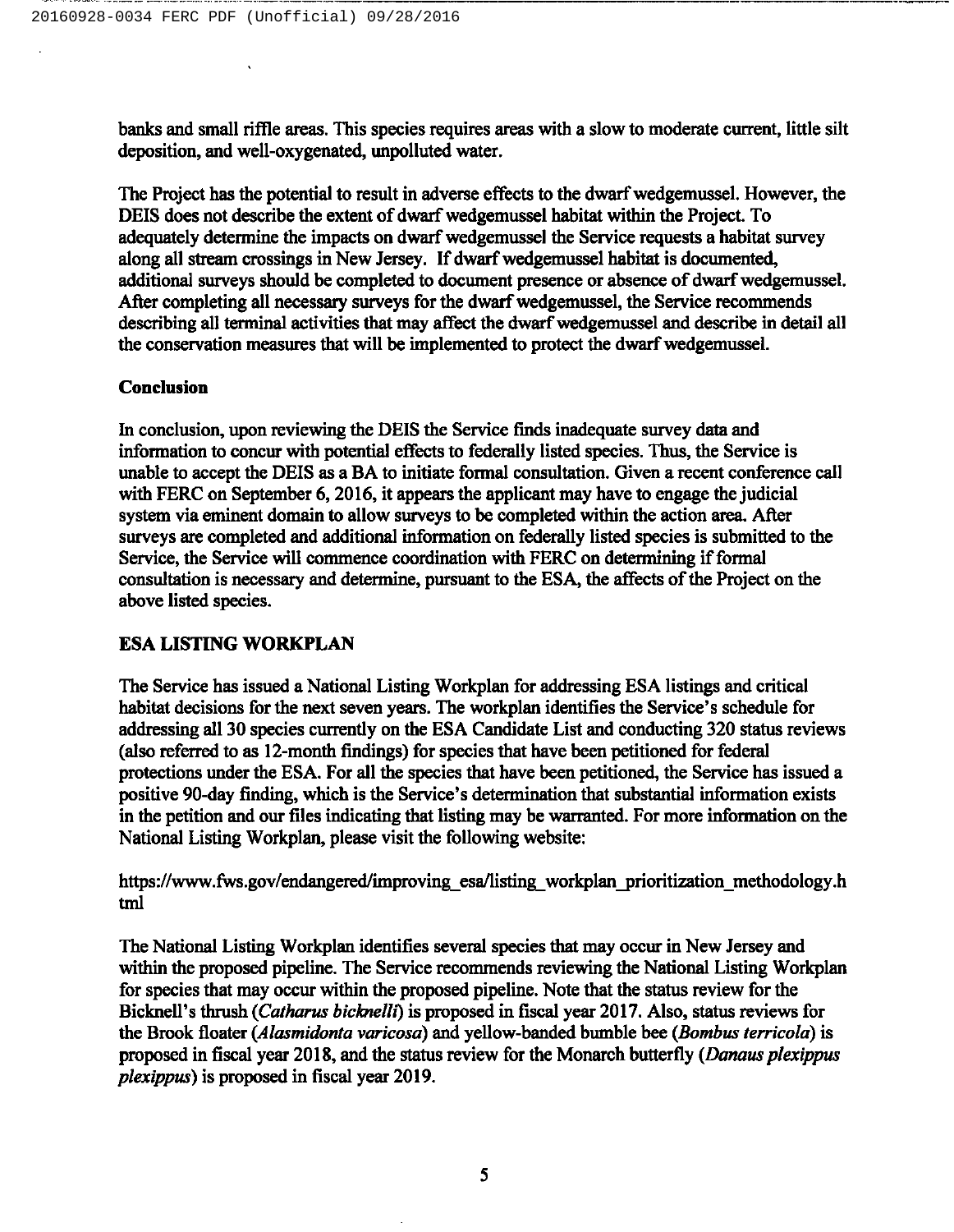bobolink (Dolichonyx oryzivorus) (threatened) and American kestrel (Falco sparverius) (threatened).

The impact of forest fragmentation on wildlife in the eastern U.S. has emerged as an important issue. Numerous studies of small woodlots in rural and suburban settings have shown major declines in forest bird populations. Migratory birds are a Federal trust resource and are the beststudied group of wildlife regarding adverse effects from fragmentation. Fragmentation generally affects birds through dispersal barriers, absence of suitable microhabitats, small population size, and edge effects. Other taxa have not been studied as thoroughly, but evidence suggests that certain mammals, amphibians, reptiles, and plants are also adversely affected by forest fragmentation as well.

After reviewing the Project and the summary of potential impacts, the Service believes the project will have significant impacts on migratory birds. The Service also finds that the BMPs to protect migratory birds are insufficient given the magnitude of disturbance proposed by PennEast. The Project will fragment large tracts of IBAs; cause prolonged disruption and disturbance to wintering, breeding, and migratory stopover sites; degrade habitat for area sensitive species; increase edge effects; and increase the risk of invasive species. Because of the large-scale disruption to migratory birds and their habitat, the Service requests FERC coordinate with the Service to re-route the proposed pipeline to protect migratory birds in highly concentrated areas. The Service also recommends a mitigation strategy and the development of a Migratory Bird Conservation Plan (MBCP) to be incorporated into FERCs NEPA analysis.

### PROJECT SPECIFIC PLANS

The DEIS lists several planning documents that will be prepared to avoid and minimize impacts on listed species, species being reviewed for listing under the ESA, and migratory birds. The Service requests these draft planning documents be developed and incorporated into FERC's NEPA analysis and for the Service to meet its regulatory mandates of the ESA, FWCA, and the MBTA. The specific draft documents the Service would like to review include: 1) PennEast's Erosion and Sediment Control Plan (E&SCP), 2) FERC's Upland Erosion Control, Revegetation, and Maintenance Plan, 3) Horizontal Directional Drilling (HDD) Plan for Karst Terrain, 4) HDD Inadvertent Returns and Contingency Plan, 5) Blasting Plan, 6) Invasive Plant Species Control Plan, 7) Migratory Bird Conservation Plan, and 8) Bog Turtle Plan.

#### POLLINATORS

The Project involves the stabilization of the action area upon project completion. Some of the Project's components include the development of a native landscaping plan for all post construction activities. The Service recommends that all post construction revegetation efforts include plants that support pollinators into Project landscaping designs, where possible.

Pollinators contribute substantially to the economy of the United States and are vital in maintaining healthy ecosystems, yet severe losses to pollinator species from the environment, including honey bees, native bees, bats, and butterflies, have been observed over the past few decades. Honey bee (*Apis mellifera L*.) pollination alone adds more than \$15 billion in value to agricultural crops each year in the United States (United States Department of Agriculture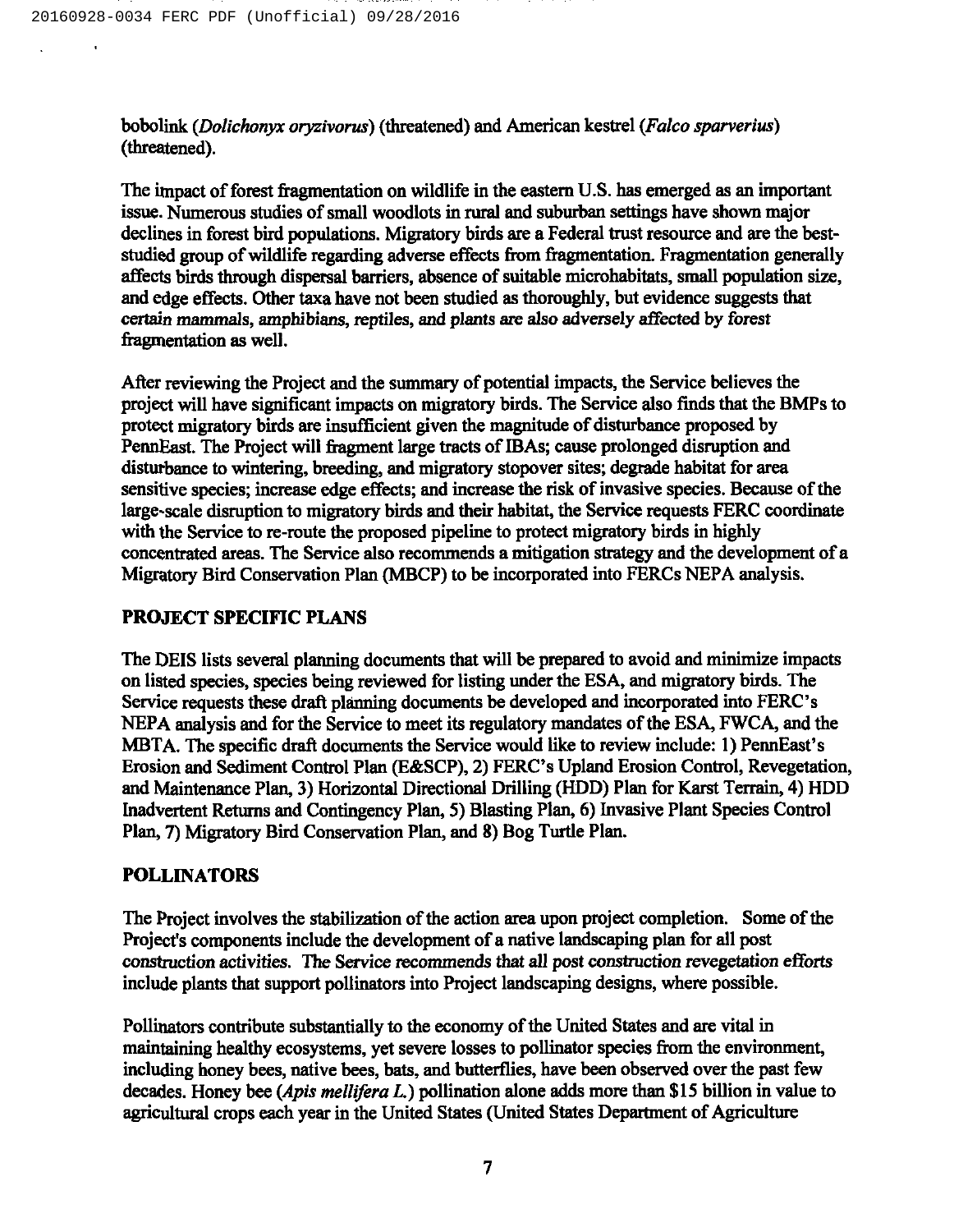2015)(USDA). The number of honey bee colonies declined about 50 percent from 1940s levels; and since the 2008 emergence of Colony Collapse Disorder (CCD - a phenomenon that occurs when the majority of worker bees in a colony disappear), annual losses of honey bee colonies averaged about 30.5 percent (USEPA 2014). CCD was first observed in the winter of 2006/2007 when large-scale losses of managed honey bee colonies in the United States were observed (vanEngelsdorp et. al 2009). Another pollinator species experiencing steep population decline is the monarch butterfly. The number of migrating monarch butterflies reached an all-time low in 2013-2014, reduced by 97 percent from the 1996-1997 high and by 90 percent from the 20-year average (Rend6n-Salinas and Tavera-Alonso 2014).

In an effort to ensure the sustainability of food production systems, avoid additional economic impact on the agricultural sector, and protect the health of the environment, President Obama established the Pollinator Health Task Force to expand Federal efforts to reverse pollinator losses and help restore populations to healthy levels. In a June 20, 2014 memorandum, the President called on Federal agencies, including the Service, the Corps, and the USDA to "develop... plans to enhance pollinator habitat, and subsequently implement, as appropriate, such plans on their managed lands and facilities, consistent with their missions and public safety;" and for the FERC to "incorporate conservation practices for pollinator habitat improvement on ... projects across the country" (Obama 2014).

With the potential listing of the monarch butterfly for protection under the ESA, the Service has a mandate to work in collaboration with the Monarch Joint Venture (a partnership of Federal and State agencies, non-governmental organizations, and academic programs) to increase monarch butterfly habitat (milkweed and foraging food sources). It is recommended that FERC becomes a cooperative agency in the President's pollinator initiative.

## NATIONAL ENVIRONMENTAL POLICY ACT

The Service respectfully declines FERC's invitation to be a cooperating agency as discussed in the DEIS. However, the Service remains committed to participating as a reviewing agency in the development of FERC's final NEPA document to ensure that the Project is sufficiently protective of fish and wildlife resources and their habitats, including federal listed species under the jurisdiction of the Service.

The FERC DEIS recognizes that the Project is also regulated by the states of New Jersey and Pennsylvania and that the Project may not proceed until the requirements of each State agency are met. The Service requests that FERC recognize in their NEPA document that there is a likelihood that the ROW may change as the applicant applies for and secures the necessary State permits and authorizations. Currently, the Service is commenting on the Project as identified in the FERC DEIS dated July 2016. Should the ROW change, additional review by the Service may be necessary, in order that we fulfill our statutory requirements of the NEPA, ESA, FWCA, MBTA, and CWA.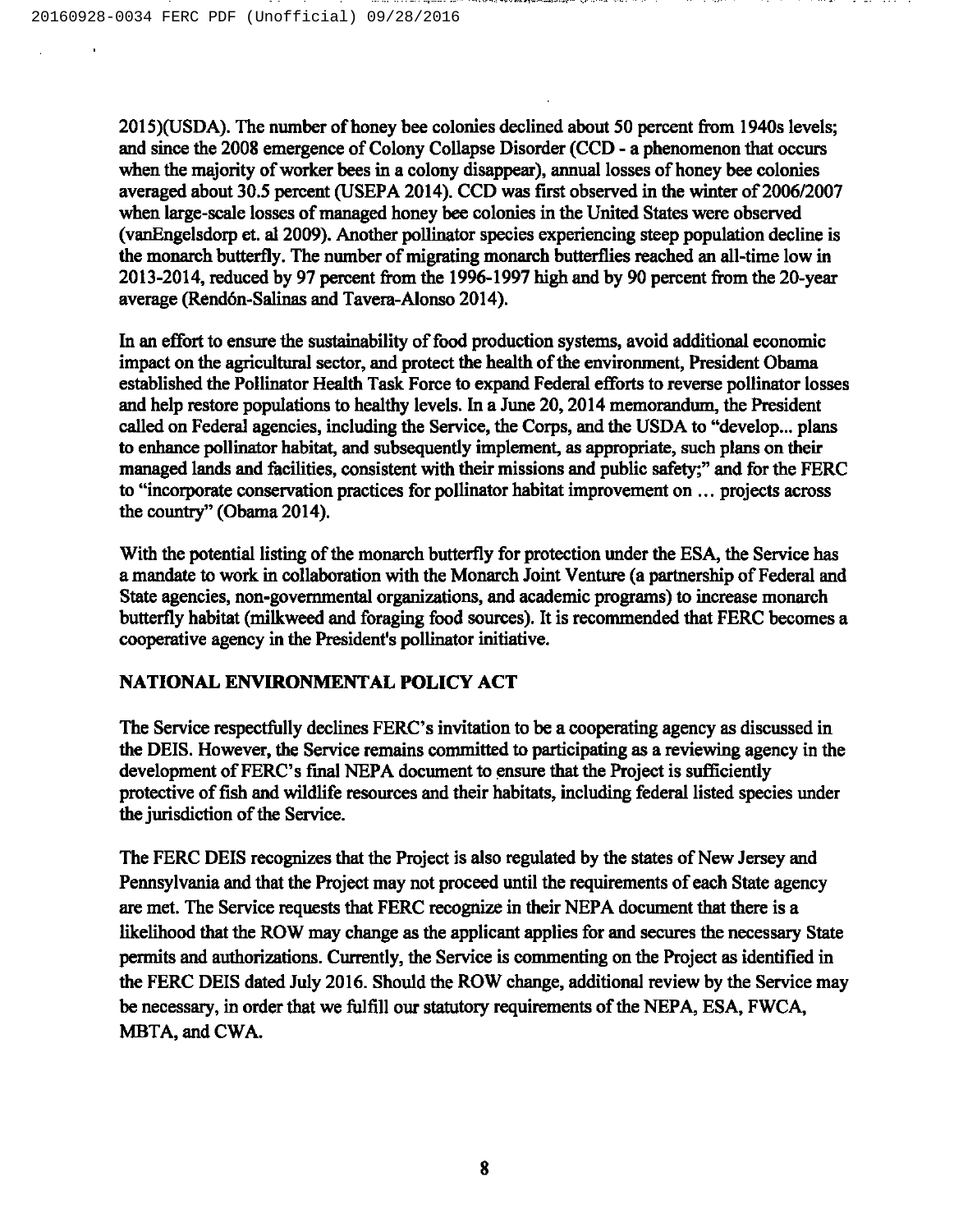The Service offers the following comments and recommendations to be incorporated into FERC's NEPA document. Specifically, most of our comments are directed at Section 5.0 Conclusions and Recommendations of the DEIS.

5.1.1 Geologic Resources: The DEIS identifies "...27 abandoned or reclaimed mines along the route..." Should the Project impact any of the mine sites, it is recommended that the applicant perform survey efforts to identify the use of these mines by area wildlife. Both the federally listed Indiana bat and NLEB are known to occur along the Project and may be utilizing these abandoned mine sites to fulfill their life stage needs. As part of FERC's ESA responsibilities, it is requested that these mines be surveyed, if not done so already, to determine if either of these listed species are present. These surveys must be completed and their results be presented to the Service to continue our ongoing consultation efforts pursuant to the ESA.

The DEIS identified the Project crossing numerous water courses and waterways. Some of these waterways are classified as "C-1", the highest order of streams classified in the State of New Jersey (New Jersey Administrative Code 7:9B). It is recommended that each of these streams be traversed via HDD to minimize any impacts to the flora and fauna that utilize these specially designated habitats. Should the applicant propose mechanical open cuts of these waterways, it is recommended that "anti-seep collars" be utilized as a BMP. In addition, the applicant should obtain stream flow rates prior to and aflerwards of any mechanical clearing of <sup>a</sup> "C-I"waterway to ensure that each of the anti-seep collars are performing properly and that the overall Project did not result in any unforeseen impacts to the aquatic environment (i.e, draining of a wetland or waterway).

5.1.2Soils: The applicant states that they will develop a post construction monitoring plan "...until final stabilization of the site is achieved." The Service recommends that the applicant agree to a 5-year post monitoring plan to ensure success of their post construction commitments for soil stabilization and vegetation planting. This monitoring plan should identify performance measures that will evaluate the applicant's post construction efforts. The monitoring plan should also identify a corrective action should a performance measure not be met. The monitoring plan should also include a percentage threshold that would trigger an invasive species corrective action.

5.1.3.1 Groundwater: The applicant has identified five groundwater seeps along the Project's ROW. Spring seeps can be habitats for rare flora and fauna, including federal and state listed species. However, it does not appear that these seeps were surveyed and as such the Service cannot assess what, if any, impacts the Project may have on species utilizing these potentially rare habitats. The Service recommends that these spring seep areas be surveyed for rare or unique flora and fauna and that the results of these surveys be presented to the Service in determining Project impacts, if any, on fish and wildlife and their habitats. Should adverse impacts of the Project occur in these potentially rare habitats, the applicant should develop a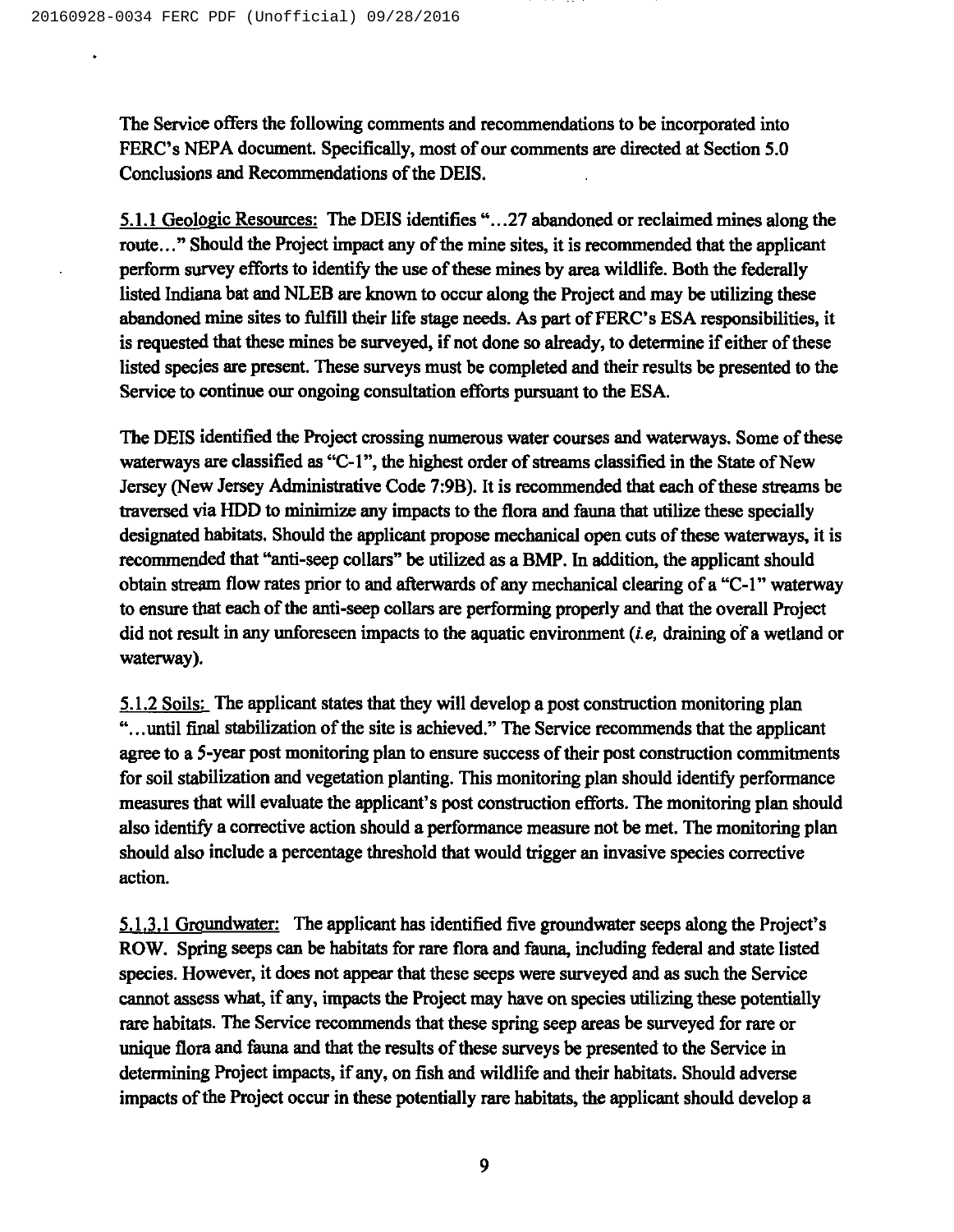corrective action plan to ensure that these areas are restored to their pre-construction condition or are adequately mitigated.

contract properties of the property and the properties of the contract of the contract of the contract of the

5.1.3.2Surface Waters: The Service agrees with FERC that the applicant must complete their geotechnical work (i.e., drilling plan) of each of the water crossings to determine the appropriate Project construction measure required. The Service recommends that all "C-1" waterways that are proposed for crossings be accomplished via HDD rather than the preferred mechanical excavation method as identified in the DEIS. In the applicant's drilling plan, contingencies should be made in the event of a "frack-out" where drilling muds are accidently discharged into any waterbody or wetland. In addition, the Service recommends that the opinion of the NJDEP be sought by FERC in any NEPA document to determine if the Project meets the rules and regulations that regulate pipeline crossings in New Jersey. FERC and the applicant should also acknowledge in their NEPA analysis that the ROW alignment may change in order to meet the State of New Jersey's rules and regulations. The FERC NEPA document should acknowledge that NJDEP generally does not approve the mechanical crossings of "C-1" waterways and will likely request the use of HDD or a change in the Project's ROW alignment to avoid "C-I" waterways. Should the ROW alignment change, this may have additional NEPA implications (Project scope) and may require additional Service review on Project related impacts on fish and wildlife resources, including ESA listed species and their respective habitats.

The applicant identifies in the DEIS the potential use of 18 million gallons of water for hydrostatic testing. The Service agrees with FERC that the applicant must identify the final hydrostatic test water withdrawal locations, including if these water sources are associated with any sensitive aquatic habitats (i.e., State or Federally listed species habitat including vernal pool habitat). FERC also requested the applicant determine if biocides are being used any hydrostatic testing. The Service recommends clarification on biocides and how they will be used.

5.1.3.3Aauatic Resources: FERC identifies time-of-year construction windows for all stream and waterway crossings between June 1 and September 30 of any given year. The Service recommends that FERC's NEPA analysis include coordination with the NMFS and NJDEP's Division of Fish and Wildlife to ensure that the June I through September I time-of-year construction window is sufticiently protective of aquatic biota that may be impacted by the Project.

5.1.4 Wetlands: The DEIS identifies impacts to over 56 acres of wetlands, with 30 of those acres occurring in New Jersey. Pursuant to a MOA between the U.S. Army Corps of Engineers (Corps), NJDEP, and U.S. Environmental Protection Agency (USEPA), most of the regulated non-tidal portions of waters and wetlands in New Jersey were transferred to the State of New Jersey. Prior to the development of a FERC NEPA document, the Service requests that both NJDEP and the Philadelphia District Corps agree on their respective levels of jurisdiction pursuant to the CWA and the above referenced MOA. In addition, pursuant to the MOA,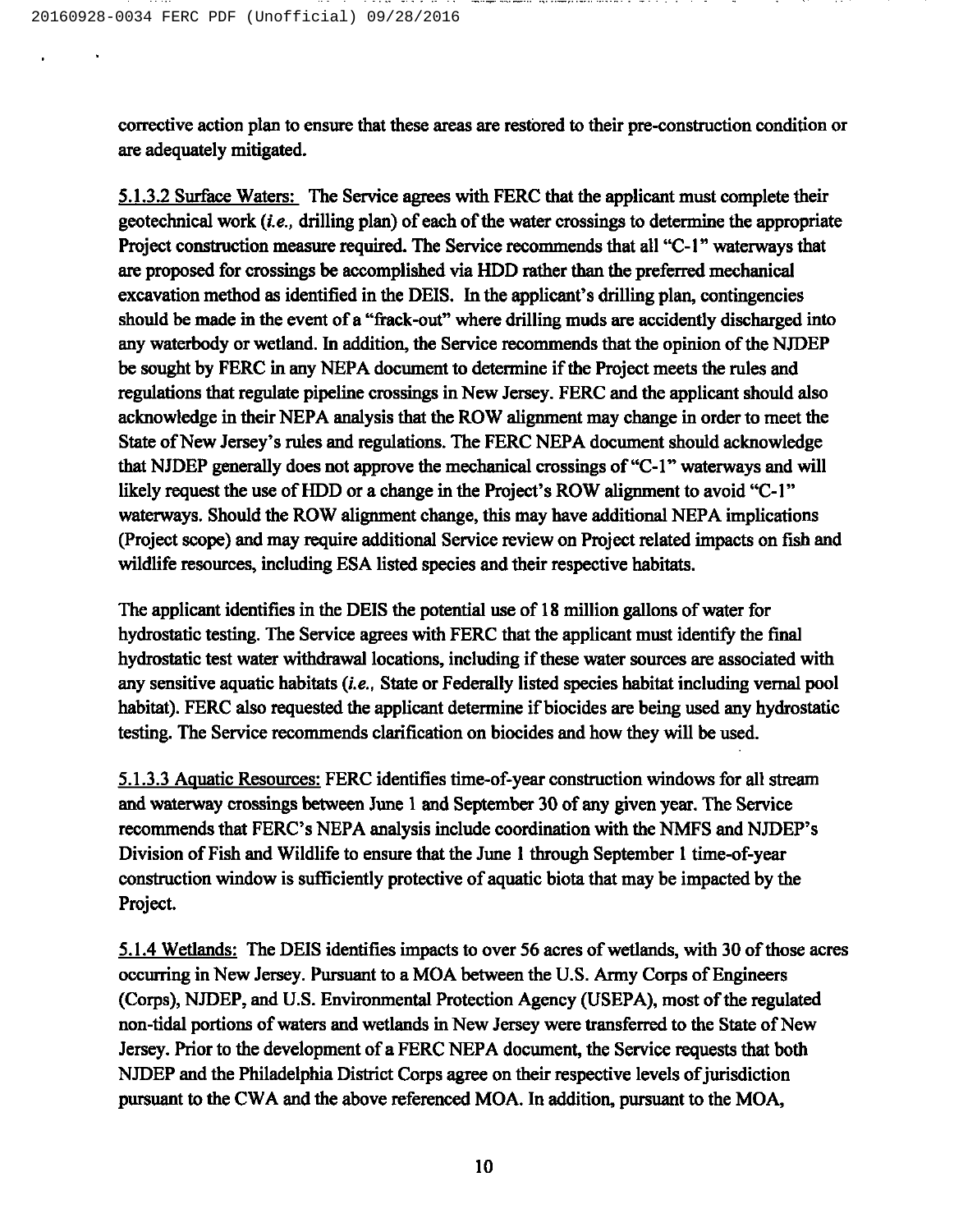activities that affect greater than five acres of wetlands would require additional review by the USEPA. The regulatory requirements of the MOA between the Corps, NJDEP and the USEPA and that of NJDEP's other regulatory permit requirements should be acknowledged in the FERC NEPA document, as these numerous regulations, rules, and MOA could likely affect the final alignment of the proposed ROW and any of the avoidance, minimization, and compensatory measures required to protect the aquatic environment.

In addition, some of the waterways affected by the Project, may also be regulated by the Corps pursuant to Section 10 the Rivers and Harbors Act of 1899 (30 Stat. 1151, as amended; 33 U.S.C 403 et seq.). Navigable waters of the United States are defined as "those waters of the U.S. that are subject to the ebb and flow of the tide shoreward to the mean high water mark and/or are presently used, or have been used in the past or may be susceptible to use to transport interstate or foreign commerce". The FERC NEPA document should acknowledge the regulatory requirements of Section 10 of the Rivers and Harbor Act of 1899 and seek concurrence from the Corps as to the scope of their jurisdiction of the Project.

5.1.5 Vegetation and Wildlife: The conversion of forest habitats to herbaceous habitats is considered a permanent impact and should be adequately compensated. The applicant has stated that some of the areas cleared would be allowed to "revert to its former use" however, the DEIS also states that areas in the cleared ROW would be maintained as herbaceous habitat. Forested lands that are lost permanently and the temporal loss of forested lands awaiting recovery should be adequately compensated.

The Service recommends that the applicant develop and coordinate their E&SCP and ROW maintenance plan with the appropriate local, State, and Federal government agencies and that this plan be incorporated into FERC's NEPA document. The plan should identify the time-ofyear maintenance activities that would occur, timing restrictions for undertaking work to avoid potential impacts to Federal, State, or special status species, and the types of activities that may occur to implement the maintenance plan (i.e., tree cutting, aerial operations, or chemical treatment).

The Service agrees with FERC that the applicant would be required to develop a MBCP pursuant to the MOA between the Service and FERC. The Service also recommends that the applicant consider impacts on the bald eagle (Haliaeetus leucocephalus) to determine compliance with the BGEPA. Should Project activities, including maintenance of the ROW, encroach within 660 feet of an eagle nest, the applicant must secure the necessary BGEPA permits prior to any construction or maintenance activities occurring.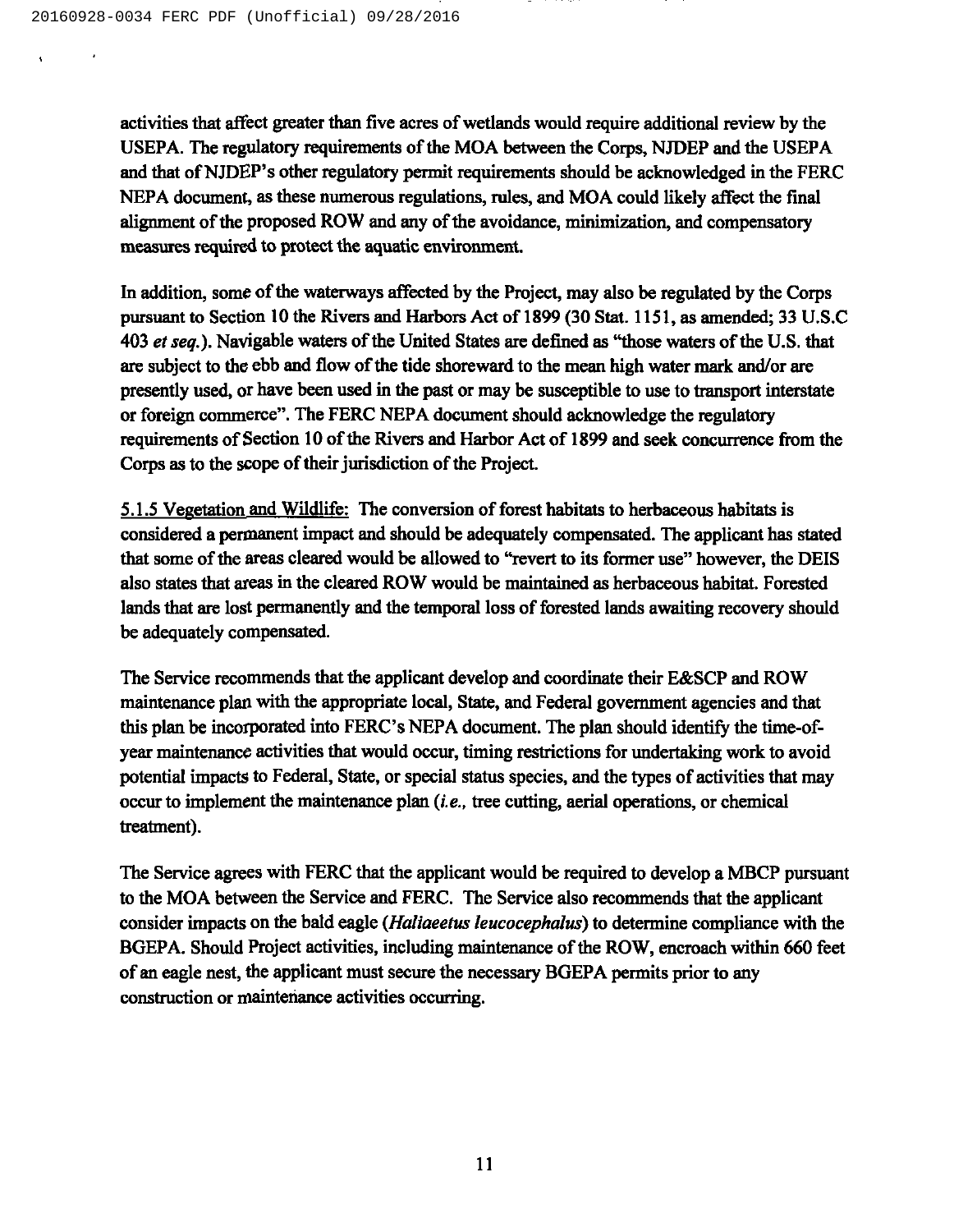## 5.1.6 Threatened. Endangered. and Special Status Species:

In a teleconference call with the Service on September 6, 2016, FERC instructed the applicant to not perform any construction activities, including advanced tree clearing as proposed in the DEIS, until the Service and FERC have concluded ESA consultation. Also, FERC recognized that the consultation process is predicated upon the applicant surveying the action area for listed species which has not been completed and is currently limited by lack of access to many sections of the action area. FERC also recognized that access to these un-surveyed sections of the action area may involve seeking permission through the judicial system via eminent domain. Until the surveys are complete, both FERC and the Service cannot fulfill their statutory requirements of the ESA, nor can consultation proceed. The Service awaits the required survey information so that we may perform the required effects analysis on the Project to determine if it will result in adverse affects to federally listed species under the jurisdiction of the Service.

The Service is aware of occurrences of the Atlantic sturgeon (Acipenser oxyrinchus oxyrinchus) upstream of the Project in the Delaware River. This may be considered new information that may warrant further consultation pursuant to the ESA, with the National Marine Fisheries Service (NMFS). It is recommended that the FERC and the applicant contact the NMFS to determine if this new information would warrant additional consultation pursuant to the ESA.

5.1.7Land Use. Recreation. and Visual Resources: The DEIS identified several conservation encumbrances on land holdings that would be affected by the Project. Some of these encumbrances include conservation easements, recreation and special interest areas *(i.e.*, parklands, wildlife management areas, Green Acres lands, or Public Trust Lands), and U.S. Department of Agricultural easements. The Project should not result in the loss of a conservation easement. Some of these conservations easements were developed to protect lands from further development in perpetuity or to meet a State or Federal regulatory requirement (*i.e.*, mitigation pursuant to the CWA or New Jersey's Freshwater Wetlands Protection Act (N.J.S.A. B:9B-1 et. seq.)) and the siting and maintaining of a gas ROW may jeopardize the conservation status of a land holding impacted by the ROW. The Service requests that the applicant identify all conservation easements and public lands that may be impacted within the action area and to develop a mitigation program for any lands that lose a conservation status. In addition, the applicant should also coordinate with the appropriate government agencies whose lands may also be affected by the ROW (e.g., New Jersey's Division or Parks and Recreation or New Jersey's Natural Lands Trust) to determine if those public lands should be compensated for in the event they are located in the action area.

## SERVICE CONCLUSIONS AND RECOMMENDATIONS

The Service requests the following be incorporated into the FERC NEPA document. The Service is committed to participating in reviewing the NEPA documents to ensure that the Project is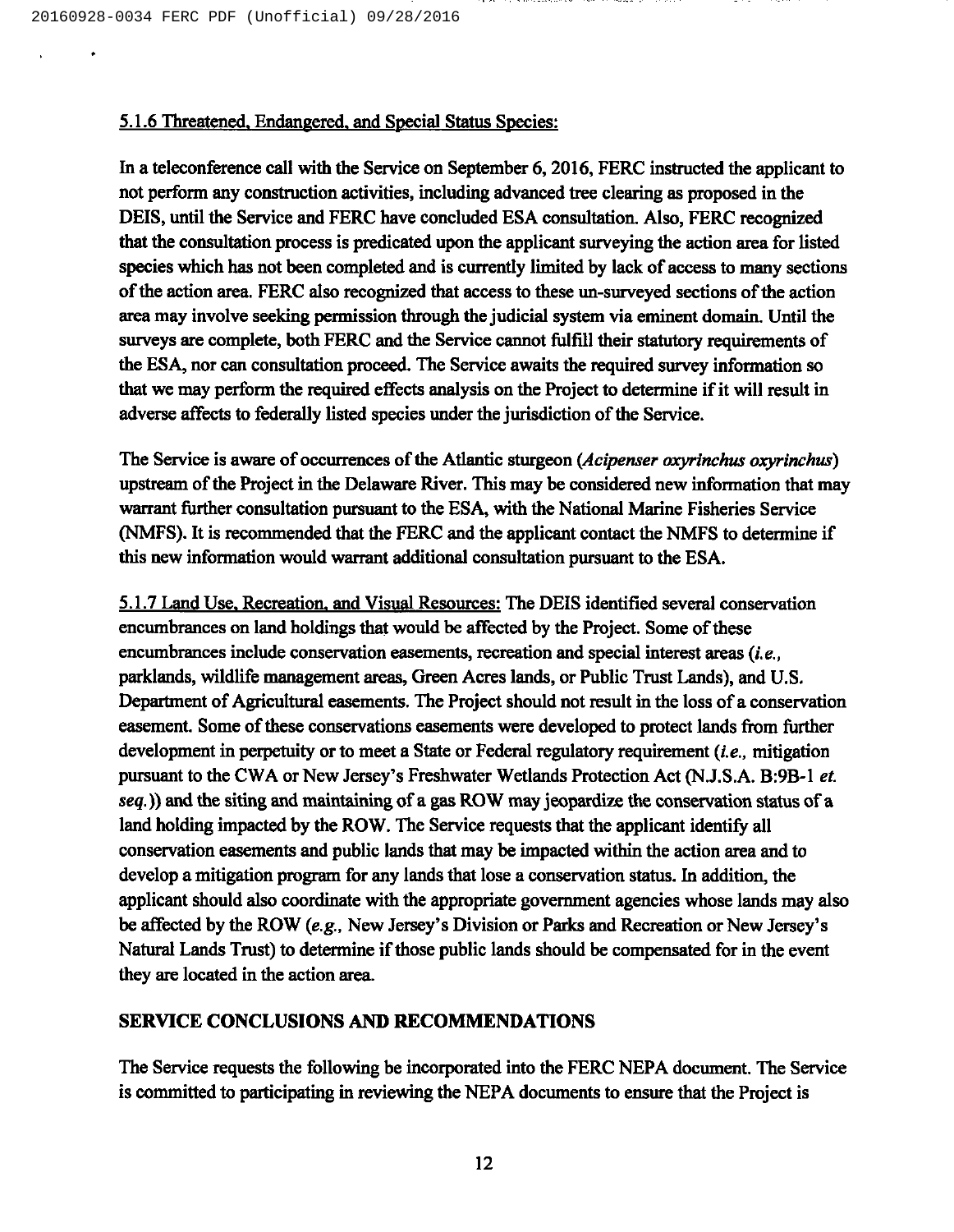sufficiently protective of fish and wildlife resources, including species protected under the ESA, and their respective habitats, but not as a cooperating agency.

- The applicant shall not perform any construction activities, including advanced tree clearing as proposed in the DEIS, until the Service and FERC have concluded ESA consultation.
- The applicant shall perform the necessary surveys for federally listed species in the action area and submit those results to FERC and the Service for review.
- All surveys for federally listed species should be accurately described in the FERC NEPA document.
- A detailed effects analysis containing baseline data should be described in the document with a list of appropriate conservation measures.
- A bog turtle plan should be developed in coordination with the Service.
- Determine if the Service's Section 7 programmatic biological opinion for the NLEB 4(d) rule will be used.
- In consultation with the Service, develop a conservation strategy to conserve federally listed species.
- Work with the Service to re-route the pipeline ROW to protect migratory birds in highly concentrated areas.
- FERC and the applicant should contact the NMFS to determine if the documented occurrence of the Atlantic Sturgeon upstream of the Project area would warrant additional consultation pursuant to the ESA.
- Provide the Service draft planning documents (e.g., E&SCP) that will be used to complete the NEPA analysis.
- All post construction revegetation efforts should include plants that support pollinators.
- FERC should become a cooperative agency in the President's pollinator initiative.
- FERC should acknowledge that the action area may change as the applicant secures the necessary State permits and authorizations, likely necessitating additional review by the Service pursuant to NEPA, CWA, and ESA.
- The applicant shall perform flora and fauna surveys of the abandoned or reclaimed mines  $\bullet$ identified in the action area.
- The applicant shall employ the use of directional drilling of all wetlands and waterways. For any mechanical open cuts of waterways that are deemed necessary, the applicant shall employ the use of "anti-seep collars" for all waterway crossings and develop and post monitoring to ensure that the Project does not affect the base flows of any waterway crossed.
- In the applicant's drilling plan, contingencies should be made, including a mitigation plan, in the event of a "frack-out" where drilling muds are accidently discharged into any waterbody of wetland.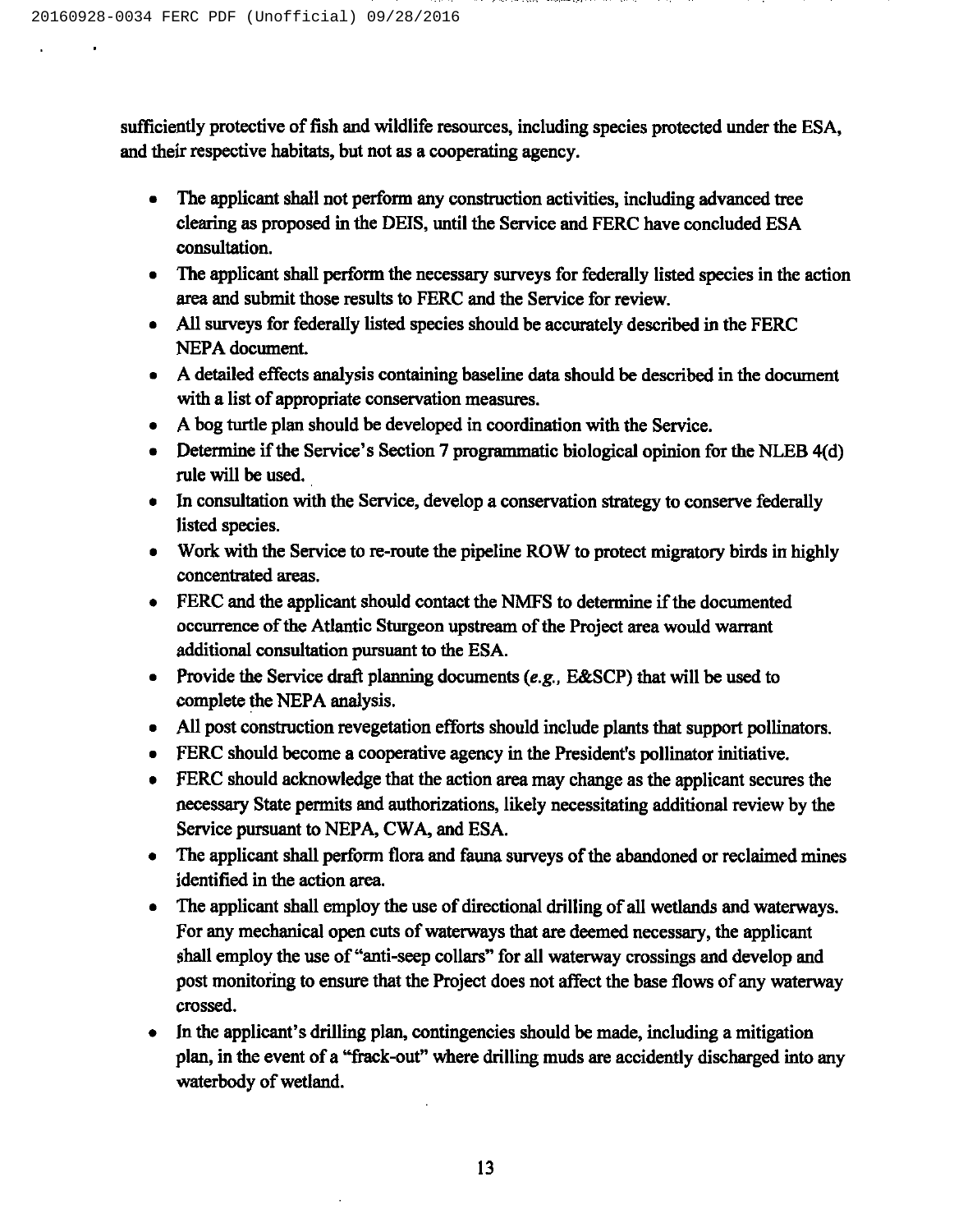- The applicant shall conduct flora and fauna surveys of each of the spring seeps identified in the action area, and develop mitigation and or a corrective action plan for all unavoidable impacts to these spring seep areas.
- The NEPA document should acknowledge that NJDEP generally does not approve the  $\bullet$ mechanical crossings of "C-1" waterways and will likely request the use of directional drilling or a change in the Project's alignment to avoid "C-1" waterways.
- The applicant shall agree to a 5-year post monitoring plan to ensure success of their post construction commitments for soil stabilization and vegetation planting. The plan should identify performance measures that will evaluate Project success and also identify corrective actions, including an invasive species management plan should the need arise.
- The applicant should identify the final hydrostatic test water withdrawal locations, and determine if any of these water sources are associated with any sensitive aquatic habitats  $(i.e.,$  State or federally listed species habitat or vernal pool habitat). The applicant shall also confirm if any biocides will be used and for what purposes they are being used.
- The FERC NEPA document should include coordination with the NMFS and NJDEP's Division of Fish and Wildlife to ensure that the June <sup>1</sup> through September I time-of-year construction window for in-water work is sufficiently protective of aquatic biota that may be impacted by the Project.
- The NEPA document should acknowledge the transfer of the 404 of the CWA Program to the State of New Jersey pursuant to a MOA between the Corps, USEPA, and the NJDEP. In addition, pursuant to the MOA, activities that may affect greater than five acres of wetlands would require additional review by the USEPA. The FERC NEPA document should also acknowledge that implementation of the MOA and New Jersey's FWPA may affect the final alignment of the Project and the identification of any additional avoidance, minimization, and compensatory measures that were not identified in the DEIS.
- The FERC NEPA document should acknowledge the regulatory requirements of Section  $\bullet$ 10 of the Rivers and Harbor Act of 1899 and seek concurrence from the Corps as to the scope of their jurisdiction of the Project.
- The applicant shall develop a plan for all forested lands that are both temporarily or  $\bullet$ permanently impacted by the Project.
- The applicant shall develop and coordinate their ROW maintenance plan with the appropriate local, State, and Federal government agencies and that this plan be incorporated into the FERC NEPA document.
- The applicant shall complete avian surveys for the bald eagle (Haliaeetus leucocephalus) to determine compliance with the BGEPA. Should Project activities encroach within 660 feet of a known eagle nest, the applicant shall secure the necessary BGEPA permits prior to any construction or maintenance activities occurring.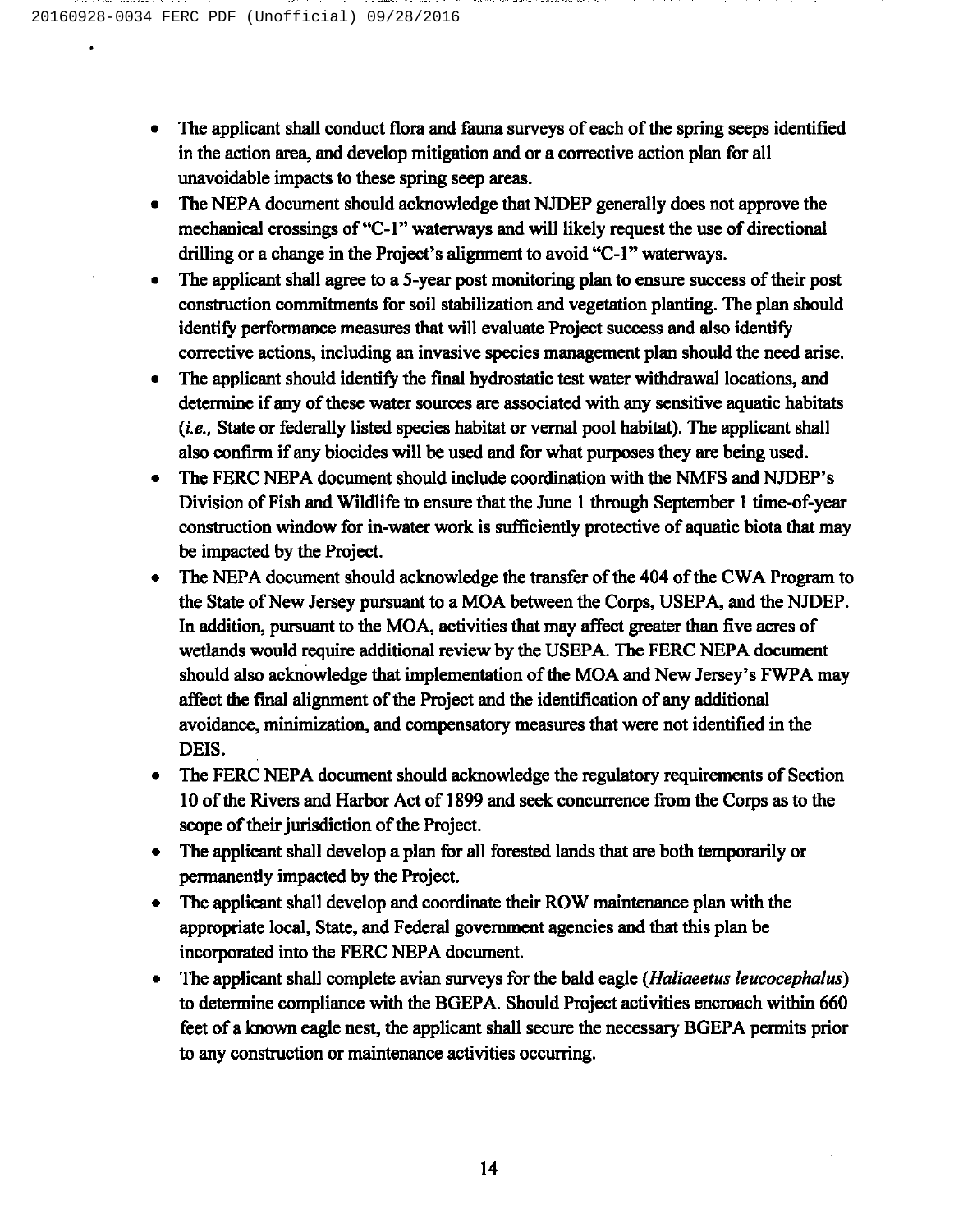- The applicant shall identify all conservation easements and public lands that may be impacted by the ROW and to develop a mitigation program for any lands that lose their conservation status.
- The applicant shall coordinate with the appropriate government agencies whose lands may also be affected by the ROW (e.g., New Jersey's Division or Parks and Recreation or New Jersey's Natural Lands Trust) to determine if those public lands should be compensated for, in the event they are compromised by the ROW.

Thank you for the opportunity to comment on this project. We look forward to further consultation pursuant to the ESA and discussing our NEPA concerns. If you have any question regarding the Service's ESA comments, please contact Mr. Ron Popowski at Ron Popowski@fws.gov. If you have any questions regarding our NEPA concerns please contact Mr. Steven Mars at 609-382-5267.

Sincere Eric Schradin Supervjsor

#### REFERENCES

- Obama, B.2014. Presidential memorandum —Creating <sup>a</sup> Federal strategy to promote the health of honey bees and other pollinators. June 20, 2014. Office ofthe Press Secretary, the White House. Washington, DC. Available at: https://www.whitehouse.gov/the-pressoffice/2014/06/20/presidential-memorandum-creating-federal-strategy-promote-healthhoney-b
- . 2015. Presidential memorandum -- Mitigating Impacts on Natural Resources from Development and Encouraging Related Private Investment. November 3, 2015. Office of the Press Secretary, the White House. Washington, DC. Available at: https://www.whitehouse.gov/the-press-office/2015/11/03/mitigating-impacts-naturalresources-development-and-encouraging-related
- Rend6n-Salinas, E., and G. Tavera-Alonso. 2014. Forest surface occupied by monarch butterfly hibernation colonies in December 2013, World Wildlife Fund - Mexico report. Available at: http://worldwildlife.org/publications/forest-surface-occupied-by-monarch-butterflyhibernation colonies-in-december-2013
- United States Department of Agriculture. 2015. Honey bee health and Colony Collapse Disorder. Agricultural Research Service. Available at: http: //www.ars.usda.gov/News/docs.htm?docid=15572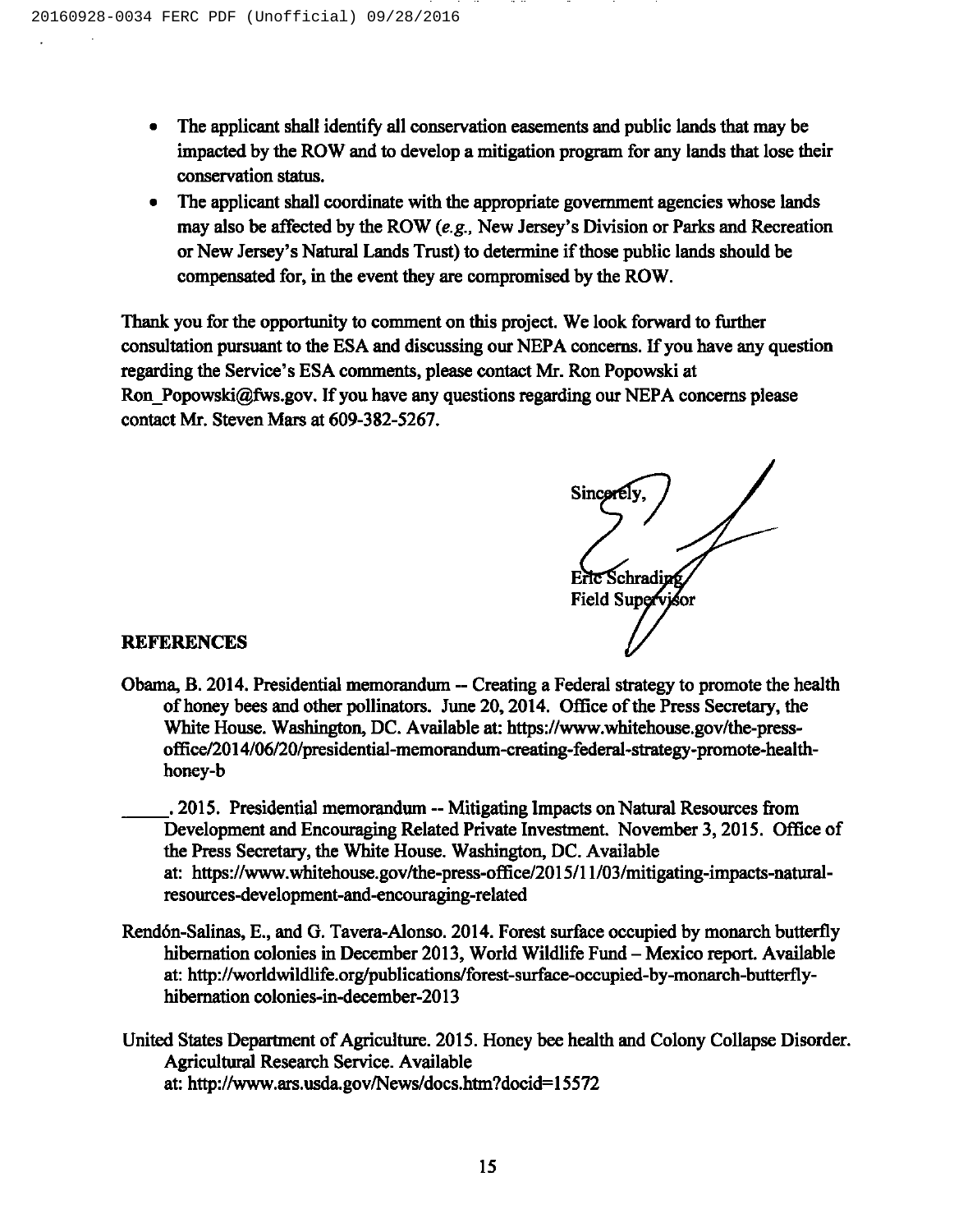- U.S. Environmental Protection Agency. 2014. Pollinator protection: Colony Collapse Disorder. Available at: http://www2.epa.gov/pollinator-protection/colony-collapse-disorder
- vanEngelsdorp D, JD. Evans, C. Saegerman, C. Mullin, E. Haubruge, BK. Nguyen, et al. (2009) Colony Collapse Disorder: A Descriptive Study. PLoS ONE 4(8): e6481. doi:10.1371/journaLpone.0006481 (see http: //journals.plos.org/plosone/article?id=10.1371/journal.pone.0006481)

cc:

FERC – Medha Kochhar (Medha.Kochhar@ferc.gov) Corps —Ed Bonner (Edward.E.Bonner@usace.army.mil) USEPA Region II – Daniel Montella (Montella.Daniel@epa.gov) NMFS - Karen Greene (Karen. Greene@noaa.gov) NJDEP – Ginger Kopkash (Ginger.Kopkash@dep.nj.gov), Ruth Foster (Ruth.Foster@dep.state.nj.us), and Kelly Perez (Kelly.Perez@dep.nj.gov) TetraTech - John Scott (John. Scott@tetratech.com)  $FWS, PAFO - Pamela Shellenberger (pamela shellenberger@fws.gov)$